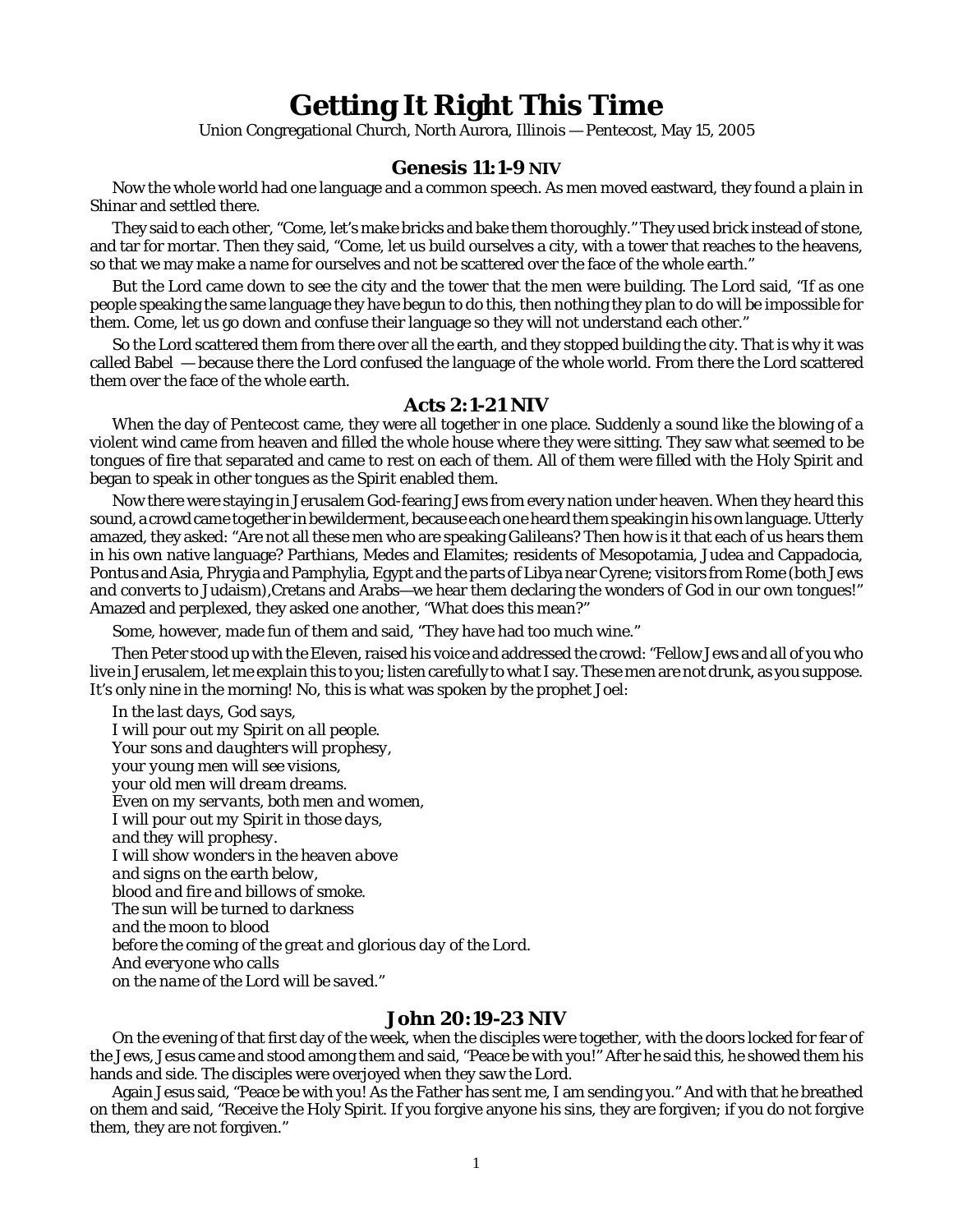Did you ever go somewhere you're sure you've never been, and have the eerie feeling you'd been there before? Or perhaps you found yourself in a conversation and it suddenly seemed you had had the conversation already. The French have an expression for this, *déjà vu* or "already seen." It's happened to me a time or two, like driving into a strange town and having a familiar feeling, as though somewhere in the distant past I had driven there before but I just couldn't remember when.

\_\_\_\_\_\_\_\_\_\_\_\_\_\_\_\_\_\_\_\_\_\_\_\_\_\_\_\_\_\_\_\_\_\_\_\_\_\_\_

The Bible has some *déjà vu* experiences also, or something similar to them. For in the Bible we find that some events seem to come around in another form, at another time and place. Theologians call this *typology*, the correspondence of a later event in the Bible to an earlier one. The earlier event is prophetic — the *type*. The later one is the fulfillment — the *antitype*. The earlier event is a kind of model for the later one. So the later event has a sort of *déjà vu* quality to it.

Let's look at a few examples. The Bible's first event, of course, is the creation, when God made all things. How could the creation ever be repeated? But creation comes around again, for as Paul says, *ei tis en christo, kaine ktisis* — "If any one is in Christ, there is a new creation" (2 Corinthians 5:17). God saves us through a *déjà vu* experience; we go through creation all over again. He puts us into a "new heavens and new earth," a biblical phrase that signifies the renewal of his covenant with his people.

The exodus from Egypt is another biblical type. The exodus was the event through which the Lord delivered his people from slavery to an evil power, and set them free to serve and worship him. It corresponds to another liberating event, the resurrection of Jesus Christ from the dead — an event that has the same meaning and purpose, the rescue of God's people from bondage to sin and death. Early Christian theologians and hymn writers understood this correspondence well. In the eighth century, John of Damascus wrote this Easter hymn that uses the imagery of the exodus to describe the resurrection:

*Come, ye faithful, raise the strain Of triumphant gladness; God hath brought his Israel Into joy from sadness; Loosed from Pharaoh's bitter yoke Jacob's sons and daughters; Led them with unmoistened foot Through the Red Sea waters.*

*'Tis the spring of souls today; Christ hath burst his prison, And from three days' sleep in death As a sun hath risen; All the winter of our sins, Long and dark, is flying From his light, to whom we give Laud and praise undying.*

The apostle Peter tells of another correspondence in his First Letter. "God's patience waited in the days of Noah," he says, "during the building of the ark, in which a few, that is, eight persons, were saved through water. Baptism, which corresponds to this, now saves you, not as a removal of dirt from the body but as an appeal to God for a clear conscience, through the resurrection of Jesus Christ" (1 Peter 3:20-21). As Peter explains it, the flood of Noah prefigures the waters of Christian baptism — waters through which people are saved and brought into renewed life in the Lord.

Sometimes the correspondence is a contrast. The old event was where something went wrong, but the new corresponding event makes things right. Think, for example, of Adam, the first man. Adam yielded to the tempter, disobeyed God, and lost out on paradise. Adam had been created in the image of God, but that image was dimmed and disfigured through sin, and mankind became subject to death. But, says the apostle Paul, what Adam lost has been restored in Christ, a second Adam. "For as by a man came death, by a man has come also the resurrection of the dead. For as in Adam all die, so also in Christ shall all be made alive. . . . The first man was from the earth, a man of dust; the second man is from heaven. . . . Just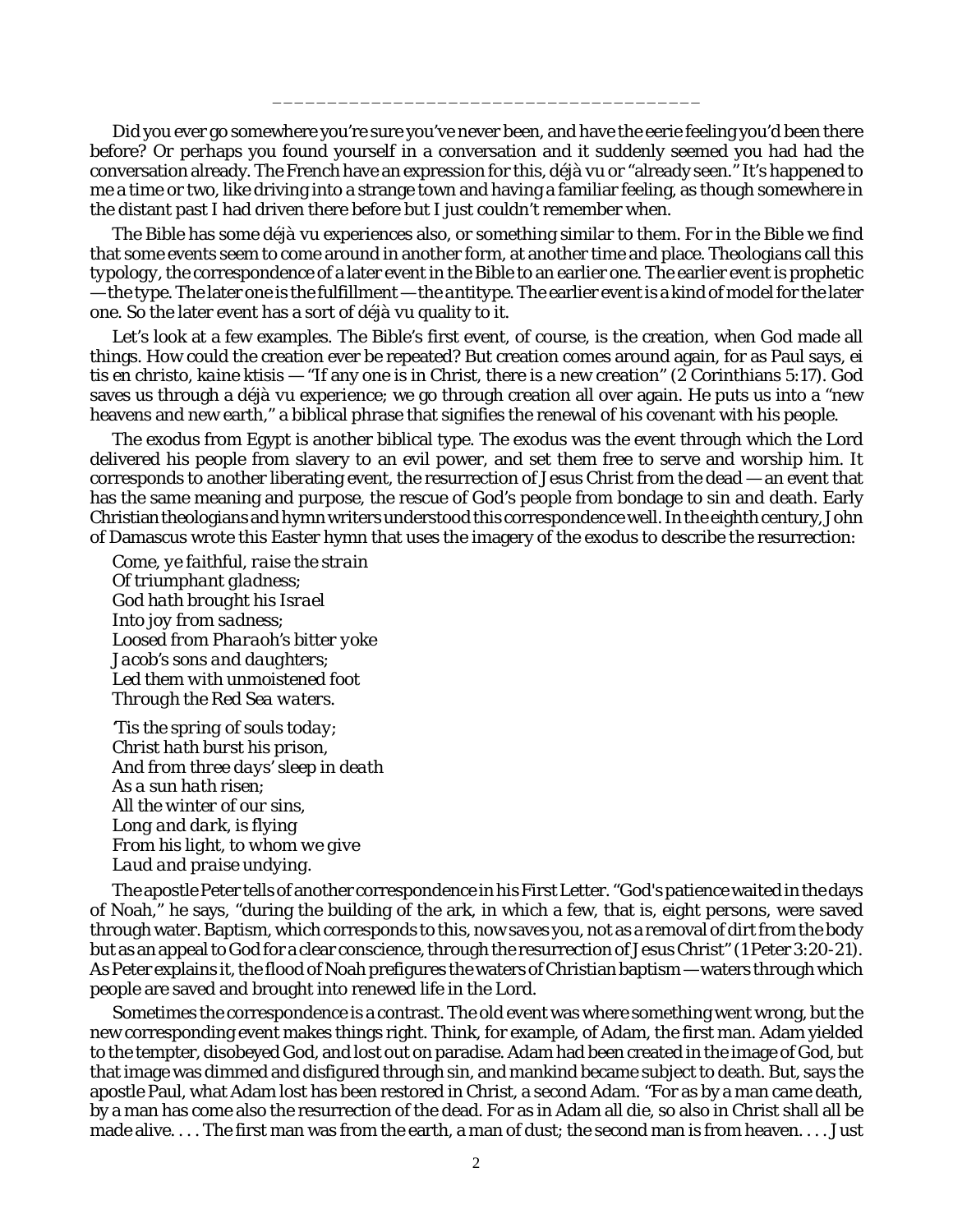as we have borne the image of the man of dust, we shall also bear the image of the man of heaven" (1 Corinthians 15:21-11, 47, 49). The sin of Adam has been undone through Christ, the new Adam.

Today, in the story of the Day of Pentecost, we meet another of these contrasting correspondences. What happened at Pentecost reverses the damage that was done in an event very familiar to us from Bible history — the story of the tower of Babel. The Book of Genesis tells us, "the whole world had one language and a common speech." Many people today think that would be a *good* thing. Wouldn't it be great if all the world's peoples could just merge into one wonderful culture — a kind of *multi-culture* — and everybody would be able to communicate with everyone else? You often hear this hope expressed in the phrase, "Can't we all just get along?" That's the kind of culture the world had in those days, when people fanned out across the earth looking for a place to live and settled in the plain of Shinar, which is Babylon or modern-day Iraq. Now, if only that same "let's-all-be-one-big-happy-family" feeling could just be restored in Iraq today, might we not have an end to terrorism and bloodshed? Wouldn't that be wonderful?

But, strangely enough, God didn't see it that way! From his perspective there was a big problem with this unified world culture and one language. The problem was that people had forgotten about *him.* They got into this big building project as a way to get power and fame for themselves — never mind the Creator God. "Come, let us build ourselves a city, with a tower that reaches to the heavens, so that *we may make a name for ourselves* and not be scattered over the face of the whole earth" (Genesis 11:4). *If we can reach to the heavens on our own, we won't need God! Our technology will render him unnecessary. Who needs God when we can reach for the stars on our own?*

The Bible doesn't make any apology for the fact that God is a *jealous God.* He doesn't tolerate any rival claimants to his position of supremacy over the affairs of the human race. And that isn't because he's just petty and self-serving. There's a very good reason why people need to put God first, and defer to his authority. If we don't take him into account, then *we put ourselves in his place.* We make ourselves out to be gods.

When the people of the plain of Shinar erected their tower, they were just yielding to another version of the serpent's temptation in the Garden of Eden: "You will be like gods." And when people become their own gods *that's not good for other people.* The history of the human race attests to the fact that when some people elevate themselves with godlike superiority over others, repression and pain and suffering are the result. We have only to look at the likes of Joe Stalin, Adolf Hitler and Saddam Hussein to be reminded of this sad truth. Ultimately, we treat other people with kindness and respect only when we understand that we're not the center of the universe. There's Another who's greater than we are. He's the one who's really in charge, and none of us can compete with him for position and power.

So "the Lord came down to see the city and the tower that the men were building" in the plain of Shinar, the Bible tells us. And "the Lord said, "If as one people speaking the same language they have begun to do this, then nothing they plan to do will be impossible for them. Come, let us go down and confuse their language *so they will not understand each other.*" By depriving people of a common language, God frustrated their great project. He kept them from "reaching to the heavens" and making a name for themselves to the exclusion of others.

The most effective extension of our abilities is through our speech. God created the universe through the power of his spoken word: "Let there be light." In the same way — since we're made in his image our words have the ability to create what never existed before. By our spoken or written word we establish and maintain relationships, exchange information, and in general build the world we live in. Speech is part of what makes us human. Think of what you can do that your dog or cat can't do. But this wonderful world of words comes with a price, for our speech can be turned to bad purposes as well as good. For one thing, we can use words to *lie*, to express an untruth. Your dog can't lie to you, because he can't speak. The people of the plain of Shinar were using their speech to establish a lie about themselves: that they could reach to the heavens, place themselves on God's level, and control their own destiny. God confused their language, and confounded their lie.

Fast-forward four or five thousand years — nobody knows how long it was — to Jerusalem in what we now call the year 29, on the Jewish feast of Pentecost. Some people are gathered "all together in one place," Luke tells us, just as the people of the plain of Shinar had all come together in one place to build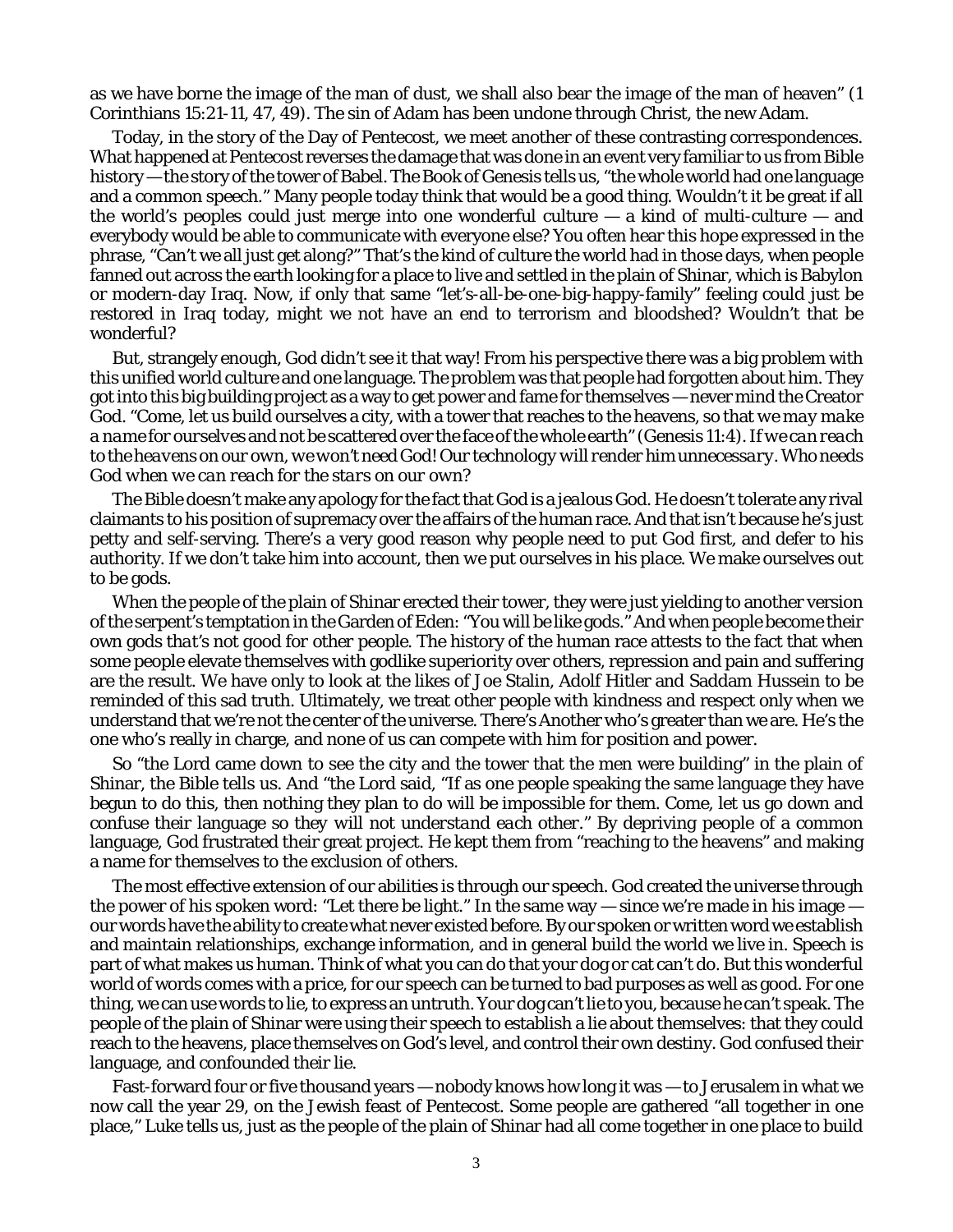their city. The people we're talking about, of course, are the apostles of Jesus Christ, the risen Lord. And along with them are thousands of worshipers from all parts of the Mediterranean world — as the Book of Acts calls them, "God-fearing Jews from every nation under heaven." They're coming for a Jewish festival, but they live in many countries and all speak different local languages. They wouldn't normally understand one another, nor would they understand the speech of those Galilean followers of Jesus who've come together on Pentecost, this fiftieth day after his resurrection.

Until now, these Galileans have said nothing — nothing in public — about Jesus and his resurrection. The risen Lord has appeared to them, but only in private. After the humiliation of their leader's crucifixion and death, the apostles have pretty much kept to themselves. But here, on Pentecost, something amazing occurs! The sound of a rushing wind fills the place where the apostles are gathered, and what looks like flames of fire begin to appear over each of them. *Look, they're going to speak! They're going to say something. What will they say?* Will they use their powers of speech to justify themselves, and make *themselves* look good after the death of their leader? Will it be, "Come, let's build ourselves a city, with a tower that reaches to the heavens, so that we may make a name for ourselves . . ."? Will it be the tower of Babel, *déjà vu*, with a confusion of the message? Or will they get it right this time?

Luke tells us what the bystanders heard. "We hear them declaring *the wonders of God* in our own tongues!" they said. Instead of trying to "make a name for themselves," the apostles *gave praise to God for his awesome deeds and mighty works.* And people from all over the world, speaking different languages, heard the same message of God's greatness. At Babel, God confused the world's language because people used their speech to glorify themselves instead of him. At Pentecost, God took the world's confused languages and brought them back together to give him the glory and honor that belong to him alone.

Our speech is a powerful weapon. James, in his letter, describes the power of the tongue:

*The tongue is a small part of the body, but it makes great boasts. Consider what a great forest is set on fire by a small spark. The tongue also is a fire, a world of evil among the parts of the body. It corrupts the whole person, sets the whole course of his life on fire, and is itself set on fire by hell. All kinds of animals, birds, reptiles and creatures of the sea are being tamed and have been tamed by man, but no man can tame the tongue. It is a restless evil, full of deadly poison. With the tongue we praise our Lord and Father, and with it we curse men, who have been made in God's likeness* (James 3:5-9).

What a temptation it is to use our words to build ourselves up at the expense of others — to thrust our own little towers into the heavens, putting ourselves in God's place and trying to "make a name for ourselves." But through the gift of the Holy Spirit we have a chance to *get it right this time*. Like the apostles at Pentecost, we can yield our tongues to God, using our speech to give honor to him, to bless other people, and to build positive values into our lives.

So it doesn't have to be "*déjà vu* all over again." If we have a "speech problem," we can make it right. We can change from unhealthy, self-serving or negative speech to wholesome and generous speech that blesses the Lord. I've known some folks who could never say anything positive. Whatever we were talking about, they always seemed to find something wrong with it. "Beautiful day, isn't it?" "Well, you never can tell when it's going to cloud over." What about our country? "Looks like we're going to hell in a hand basket." Or church finances? "People just don't give to the church like they used to." Negative speech like this is hardly a way to bless and extol the mighty works of God. But when the Holy Spirit comes, he fills our lips with praise instead of complaining.

Perhaps you have a habit of talking a lot about yourself, but not listening to others. I've known some people like that. When you converse with them, it's amazing how much you learn about them and how little they learn about you! Some folks seem to feel the purpose of their speech is to "make a name for themselves." I was this way myself, before I knew the Lord, but when the Holy Spirit touches your life he changes the way you speak. I found that *listening is part of conversing.* And when we do speak, we speak to express care and concern for others, and ask about *their* needs.

Maybe you have a speech habit of putting yourself down. "I'm dumb, I'm unattractive, I'm incompetent — I can't do this, I can't do that. I'm not a very good Christian, and I'm just a nobody around here." I catch myself at this game all the time. It's not really godly humility, it's a way of "making a name for yourself"